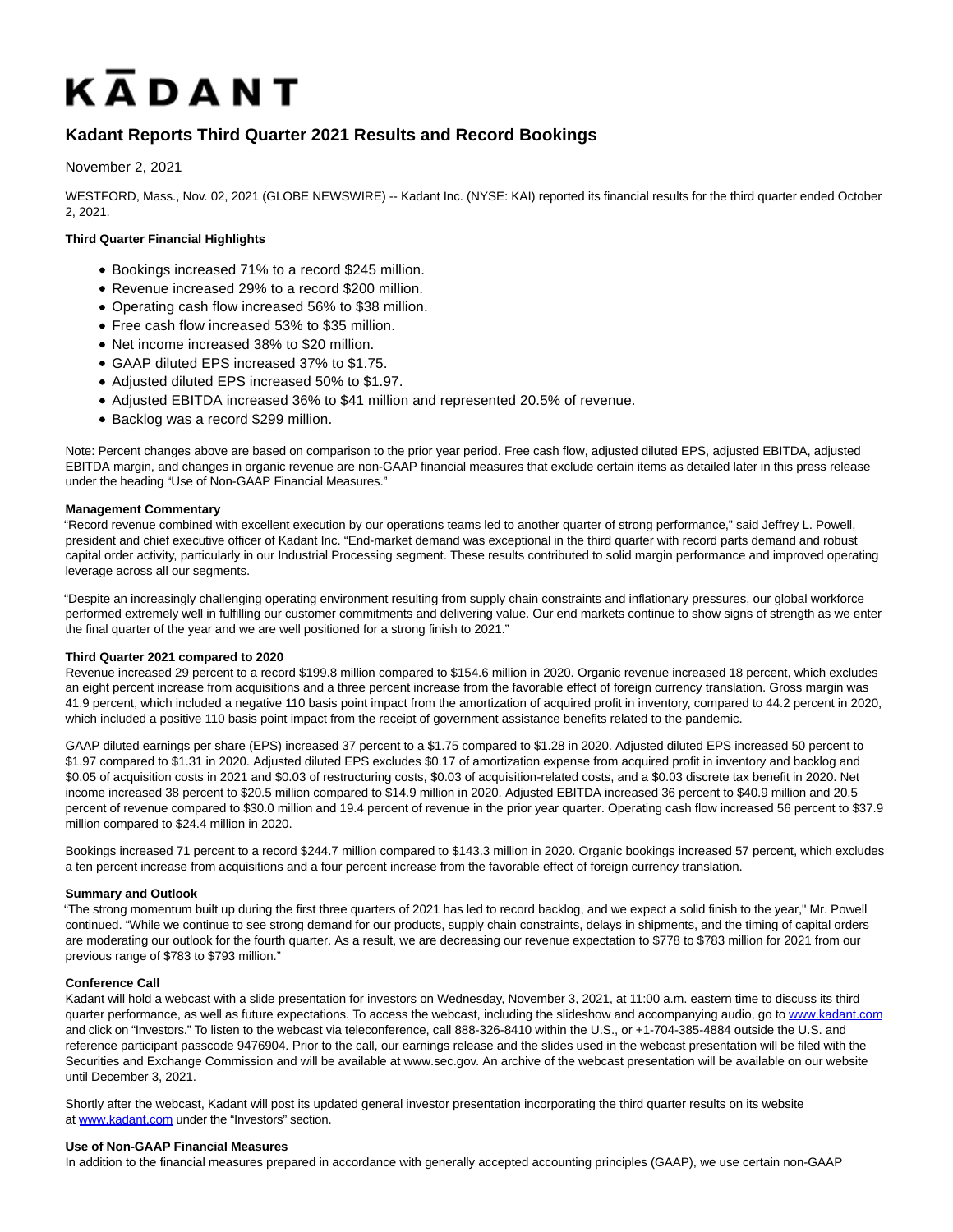financial measures, including increases or decreases in revenue excluding the effect of acquisitions and foreign currency translation (organic revenue), adjusted operating income, adjusted net income, adjusted diluted EPS, earnings before interest, taxes, depreciation, and amortization (EBITDA), adjusted EBITDA, adjusted EBITDA margin, and free cash flow.

We believe these non-GAAP financial measures, when taken together with the corresponding GAAP financial measures, provide meaningful supplemental information regarding our performance by excluding certain items that may not be indicative of our core business, operating results, or future outlook. We believe that the inclusion of such measures helps investors gain an understanding of our underlying operating performance and future prospects, consistent with how management measures and forecasts our performance, especially when comparing such results to previous periods or forecasts and to the performance of our competitors. Such measures are also used by us in our financial and operating decision-making and for compensation purposes. We also believe this information is responsive to investors' requests and gives them an additional measure of our performance.

The non-GAAP financial measures included in this press release are not meant to be considered superior to or a substitute for the results of operations prepared in accordance with GAAP. In addition, the non-GAAP financial measures included in this press release have limitations associated with their use as compared to the most directly comparable GAAP measures, in that they may be different from, and therefore not comparable to, similar measures used by other companies.

Revenue in the third quarter of 2021 included \$12.8 million from acquisitions and a \$4.6 million favorable foreign currency translation effect. Revenue in the first nine months of 2021 included a \$22.2 million favorable foreign currency translation effect and \$13.3 million from acquisitions. We present increases or decreases in organic revenue, which excludes the effect of acquisitions and foreign currency translation, to provide investors insight into underlying revenue trends.

Our non-GAAP financial measures exclude restructuring costs, acquisition costs, amortization expense related to acquired profit in inventory and backlog, and discrete tax items. These items are excluded as they are not indicative of our core operating results and are not comparable to other periods, which have differing levels of incremental costs or income, or none at all. Free cash flow presents cash flow from operations excluding capital expenditures.

#### Third Quarter

Adjusted operating income, adjusted EBITDA, and adjusted EBITDA margin exclude:

- Pre-tax expense related to amortization of acquired profit in inventory of \$2.2 million in 2021.
- Pre-tax acquisition costs of \$0.7 million in 2021 and \$0.1 million in 2020.
- Pre-tax expense related to amortization of acquired backlog of \$0.6 million in 2021 and \$0.3 million in 2020.
- Pre-tax restructuring costs of \$0.5 million in 2020.

Adjusted net income and adjusted diluted EPS exclude:

- After-tax expense related to amortization of acquired profit in inventory of \$1.5 million (\$2.2 million net of tax of \$0.7 million) in 2021.
- After-tax acquisition costs of \$0.6 million in 2021 (\$0.7 million net of tax of \$0.1 million) in 2021 and \$0.1 million in 2020.
- After-tax expense related to amortization of acquired backlog of \$0.4 million (\$0.6 million net of tax of \$0.2 million) in 2021 and \$0.2 million (\$0.3 million net of tax of \$0.1 million) in 2020.
- After-tax restructuring costs of \$0.3 million (\$0.5 million net of tax of \$0.2 million) in 2020.
- A discrete tax benefit of \$0.3 million in 2020.

Free cash flow is calculated as cash flow from operations less:

Capital expenditures of \$3.4 million in 2021 and \$1.8 million in 2020.

#### First Nine Months

Adjusted operating income, adjusted EBITDA, and adjusted EBITDA margin exclude:

- Pre-tax acquisition costs of \$2.6 million in 2021 and \$0.5 million in 2020.
- Pre-tax expense related to acquired profit in inventory of \$2.2 million in 2021.
- Pre-tax expense related to amortization of acquired backlog of \$0.7 million in 2021 and \$0.4 million in 2020.
- Pre-tax restructuring costs of \$0.9 million in 2020.

Adjusted net income and adjusted diluted EPS exclude:

- After-tax acquisition costs of \$2.3 million (\$2.6 million net of tax of \$0.3 million) in 2021 and \$0.4 million (\$0.5 million net of tax of \$0.1 million) in 2020.
- After-tax expense related to acquired profit in inventory of \$1.5 million (\$2.2 million net of tax of \$0.7 million) in 2021.
- After-tax expense related to acquired backlog of \$0.5 million (\$0.7 million net of tax of \$0.2 million) in 2021 and \$0.3 million (\$0.4 million net of tax of \$0.1 million) in 2020.
- After-tax restructuring costs of \$0.7 million (\$0.9 million net of tax of \$0.2 million) in 2020.
- A discrete tax benefit of \$0.3 million in 2020.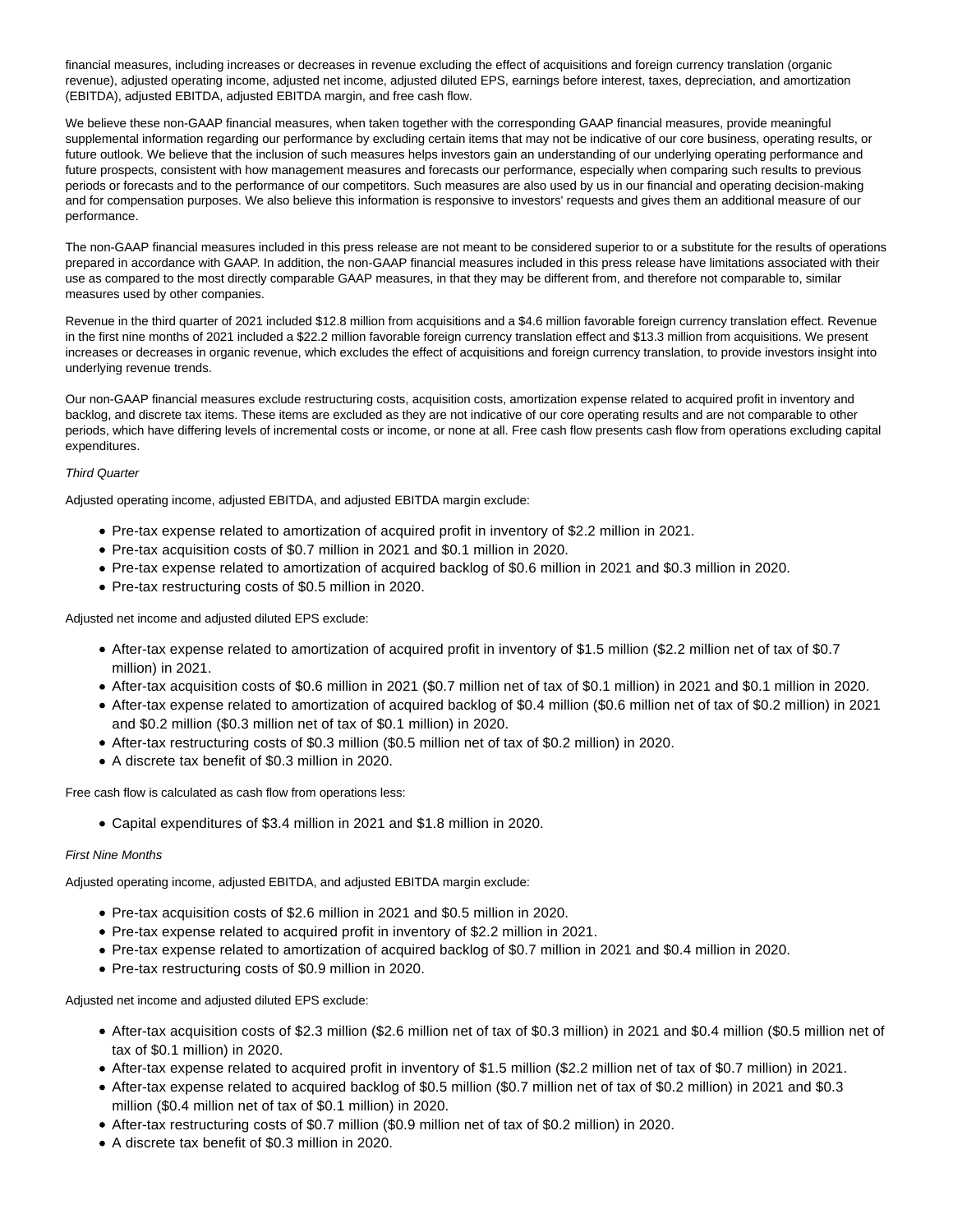Free cash flow is calculated as cash flow from operations less:

Capital expenditures of \$7.7 million in 2021 and \$5.4 million in 2020.

Reconciliations of the non-GAAP financial measures to the most directly comparable GAAP financial measures are set forth in this press release.

## **Financial Highlights (unaudited)**

(In thousands, except per share amounts and percentages)

|                                                    | <b>Three Months Ended</b>                   |    | Nine Months Ended |    |                    |    |                       |  |
|----------------------------------------------------|---------------------------------------------|----|-------------------|----|--------------------|----|-----------------------|--|
| <b>Consolidated Statement of Income</b>            | October 2,<br>September 26,<br>2021<br>2020 |    |                   |    | October 2,<br>2021 |    | September 26,<br>2020 |  |
| Revenue                                            | \$<br>199,789                               | \$ | 154,610           | \$ | 568,063            | \$ | 466,597               |  |
| Costs and Operating Expenses:                      |                                             |    |                   |    |                    |    |                       |  |
| Cost of revenue                                    | 116,096                                     |    | 86,294            |    | 323,337            |    | 263,510               |  |
| Selling, general, and administrative expenses      | 52,316                                      |    | 43,853            |    | 151,014            |    | 134,518               |  |
| Research and development expenses                  | 2,649                                       |    | 2,658             |    | 8,547              |    | 8,532                 |  |
| Restructuring costs                                |                                             |    | 470               |    |                    |    | 926                   |  |
|                                                    | 171,061                                     |    | 133,275           |    | 482,898            |    | 407,486               |  |
| Operating Income                                   | 28,728                                      |    | 21,335            |    | 85,165             |    | 59,111                |  |
| Interest Income                                    | 55                                          |    | 52                |    | 176                |    | 140                   |  |
| <b>Interest Expense</b>                            | (1,320)                                     |    | (1,670)           |    | (3, 497)           |    | (6,060)               |  |
| Other Expense, Net                                 | (23)                                        |    | (32)              |    | (71)               |    | (95)                  |  |
| Income Before Provision for Income Taxes           | 27,440                                      |    | 19,685            |    | 81,773             |    | 53,096                |  |
| Provision for Income Taxes                         | 6,742                                       |    | 4,705             |    | 21,252             |    | 13,738                |  |
| Net Income                                         | 20,698                                      |    | 14,980            |    | 60,521             |    | 39,358                |  |
| Net Income Attributable to Noncontrolling Interest | (237)                                       |    | (129)             |    | (635)              |    | (369)                 |  |
| Net Income Attributable to Kadant                  | 20,461                                      | \$ | 14,851            | \$ | 59,886             | \$ | 38,989                |  |
| Earnings per Share Attributable to Kadant:         |                                             |    |                   |    |                    |    |                       |  |
| Basic                                              | 1.77                                        | \$ | 1.29              | \$ | 5.18               | \$ | 3.40                  |  |
| <b>Diluted</b>                                     | 1.75                                        | S  | 1.28              | \$ | 5.14               | \$ | 3.38                  |  |
| <b>Weighted Average Shares:</b>                    |                                             |    |                   |    |                    |    |                       |  |
| <b>Basic</b>                                       | 11,580                                      |    | 11,504            |    | 11,571             |    | 11,472                |  |
| <b>Diluted</b>                                     | 11,668                                      |    | 11,589            |    | 11,644             |    | 11,550                |  |

|                                                                |    | Three Months Ended |   | Three Months Ended |   |                       |    |                       |
|----------------------------------------------------------------|----|--------------------|---|--------------------|---|-----------------------|----|-----------------------|
| Adjusted Net Income and Adjusted Diluted EPS (a)               |    | October 2,<br>2021 |   | October 2.<br>2021 |   | September 26,<br>2020 |    | September 26,<br>2020 |
| Net Income and Diluted EPS Attributable to Kadant, as Reported | \$ | 20.461             | S | 1.75               | S | 14.851                | \$ | 1.28                  |
| Adjustments for the Following:                                 |    |                    |   |                    |   |                       |    |                       |
| Restructuring Costs, Net of Tax                                |    |                    |   |                    |   | 335                   |    | 0.03                  |
| Acquisition Costs, Net of Tax (b)                              |    | 595                |   | 0.05               |   | 58                    |    | 0.01                  |
| Acquired Backlog Amortization, Net of Tax (c)                  |    | 429                |   | 0.04               |   | 249                   |    | 0.02                  |
| Acquired Profit in Inventory, Net of Tax (d)                   |    | 1.549              |   | 0.13               |   |                       |    |                       |
| Discrete Tax Items                                             |    |                    |   |                    |   | (338)                 |    | (0.03)                |
| Adjusted Net Income and Adjusted Diluted EPS (a)               |    | 23,034             |   | 1.97               |   | 15,155                | \$ | 1.31                  |

|                                                                | Nine Months Ended |                    |   |                    |  | Nine Months Ended     |    |                       |  |
|----------------------------------------------------------------|-------------------|--------------------|---|--------------------|--|-----------------------|----|-----------------------|--|
|                                                                |                   | October 2.<br>2021 |   | October 2.<br>2021 |  | September 26,<br>2020 |    | September 26,<br>2020 |  |
| Net Income and Diluted EPS Attributable to Kadant, as Reported |                   | 59.886             | S | 5.14               |  | 38.989                | \$ | 3.38                  |  |
| Adjustments for the Following:                                 |                   |                    |   |                    |  |                       |    |                       |  |
| Restructuring Costs, Net of Tax                                |                   |                    |   |                    |  | 667                   |    | 0.06                  |  |
| Acquisition Costs, Net of Tax (b)                              |                   | 2,325              |   | 0.20               |  | 355                   |    | 0.03                  |  |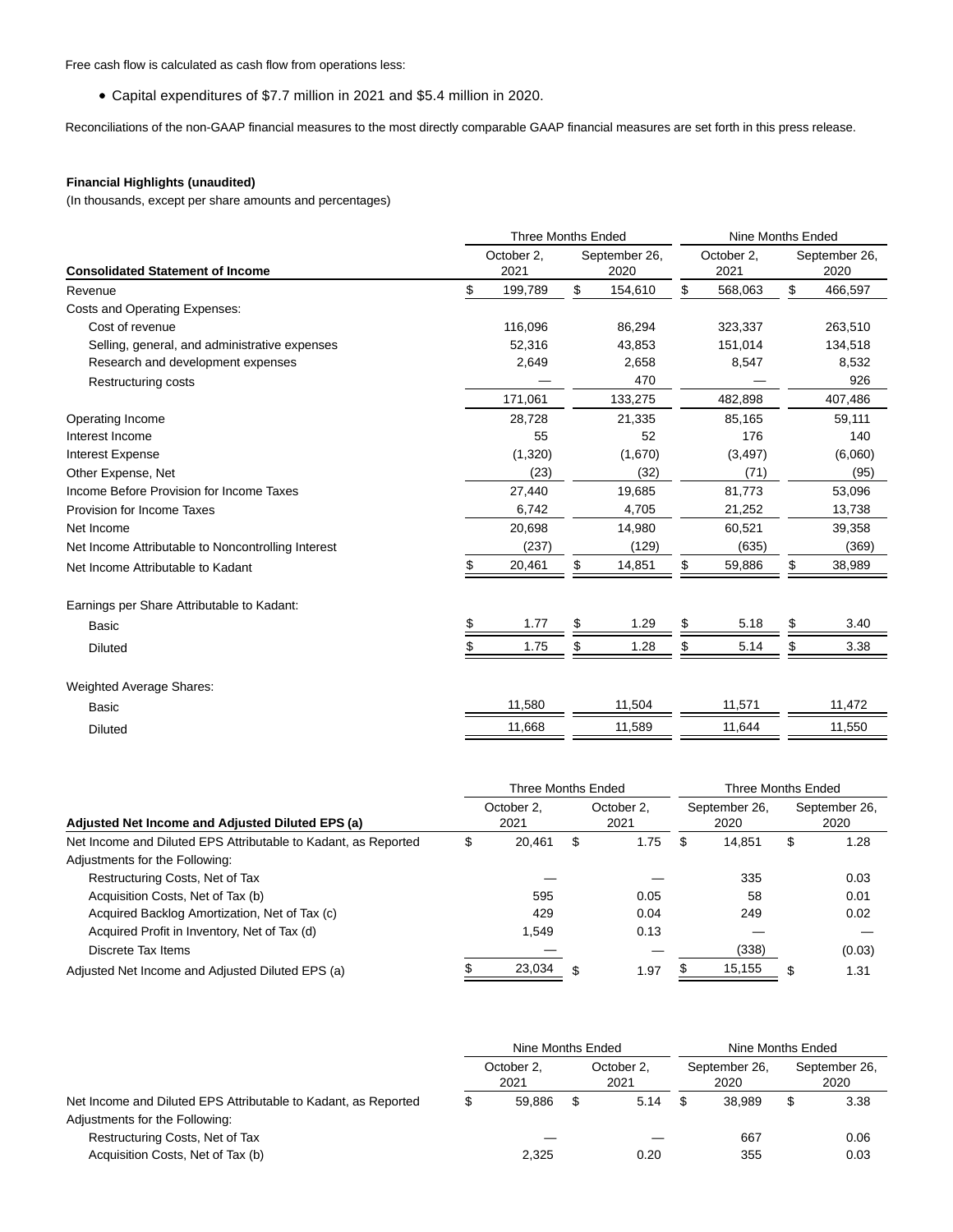| Acquired Backlog Amortization, Net of Tax (c)    | 494    | 0.04 | 275    | 0.02   |
|--------------------------------------------------|--------|------|--------|--------|
| Acquired Profit in Inventory, Net of Tax (d)     | .549   | 0.13 | _      |        |
| Discrete Tax Items                               |        | _    | (338)  | (0.03) |
| Adjusted Net Income and Adjusted Diluted EPS (a) | 64,254 | 5.52 | 39.948 | 3.46   |

|                                              | Three Months Ended        |                    |    |                       |    |          | Increase<br>Excluding                     |
|----------------------------------------------|---------------------------|--------------------|----|-----------------------|----|----------|-------------------------------------------|
| <b>Revenue by Segment</b>                    |                           | October 2,<br>2021 |    | September 26,<br>2020 |    | Increase | Acquisitions<br>and $FX$ (a,e)            |
| \$<br><b>Flow Control</b>                    |                           | 76,253             | \$ | 56,815                | \$ | 19,438   | \$<br>8,193                               |
| <b>Industrial Processing</b>                 |                           | 81,620             |    | 62,086                |    | 19,534   | 16,687                                    |
| <b>Material Handling</b>                     |                           | 41,916             |    | 35,709                |    | 6,207    | 2,943                                     |
| \$                                           |                           | 199,789            | \$ | 154,610               | \$ | 45,179   | \$<br>27,823                              |
| Percentage of Parts and Consumables Revenue  |                           | 66%                |    | 66%                   |    |          |                                           |
|                                              |                           | Nine Months Ended  |    |                       |    |          | Increase                                  |
|                                              |                           | October 2,<br>2021 |    | September 26,<br>2020 |    | Increase | Excluding<br>Acquisitions<br>and FX (a,e) |
| \$<br><b>Flow Control</b>                    |                           | 210,769            | \$ | 165,329               | \$ | 45,440   | \$<br>28,778                              |
| <b>Industrial Processing</b>                 |                           | 233,455            |    | 192,468               |    | 40,987   | 28,391                                    |
| <b>Material Handling</b>                     |                           | 123,839            |    | 108,800               |    | 15,039   | 8,846                                     |
| \$                                           |                           | 568,063            | \$ | 466,597               | \$ | 101,466  | \$<br>66,015                              |
| Percentage of Parts and Consumables Revenue  |                           | 66%                |    | 65%                   |    |          |                                           |
|                                              | <b>Three Months Ended</b> |                    |    |                       |    |          | Increase                                  |
| <b>Bookings by Segment</b>                   |                           | October 2,<br>2021 |    | September 26,<br>2020 |    | Increase | Excluding<br>Acquisitions<br>and FX (e)   |
| <b>Flow Control</b><br>\$                    |                           | 76,661             | \$ | 49,608                | \$ | 27,053   | \$<br>15,721                              |
| <b>Industrial Processing</b>                 |                           | 118,896            |    | 59,903                |    | 58,993   | 55,681                                    |
| <b>Material Handling</b>                     |                           | 49,137             |    | 33,838                |    | 15,299   | 9,793                                     |
| \$                                           |                           | 244,694            | \$ | 143,349               | \$ | 101,345  | \$<br>81,195                              |
| Percentage of Parts and Consumables Bookings |                           | 53%                |    | 67%                   |    |          |                                           |
|                                              | Nine Months Ended         |                    |    |                       |    |          | Increase                                  |
|                                              |                           | October 2,<br>2021 |    | September 26,<br>2020 |    | Increase | Excluding<br>Acquisitions<br>and FX (e)   |
| <b>Flow Control</b><br>\$                    |                           | 224,479            | \$ | 166,713               | \$ | 57,766   | \$<br>40,454                              |
| <b>Industrial Processing</b>                 |                           | 307,401            |    | 178,885               |    | 128,516  | 112,345                                   |
| <b>Material Handling</b>                     |                           | 130,468            |    | 106,344               |    | 24,124   | 15,361                                    |
| \$                                           |                           | 662,348            | \$ | 451,942               | \$ | 210,406  | \$<br>168,160                             |
| Percentage of Parts and Consumables Bookings |                           | 59%                |    | 67%                   |    |          |                                           |
|                                              |                           |                    |    |                       |    |          |                                           |

|                                     |                    | Three Months Ended    | Nine Months Ended  |                       |  |  |
|-------------------------------------|--------------------|-----------------------|--------------------|-----------------------|--|--|
| <b>Business Segment Information</b> | October 2.<br>2021 | September 26.<br>2020 | October 2.<br>2021 | September 26,<br>2020 |  |  |
| Gross Margin:                       |                    |                       |                    |                       |  |  |
| <b>Flow Control</b>                 | 49.7%              | 52.9%                 | 51.8%              | 53.1%                 |  |  |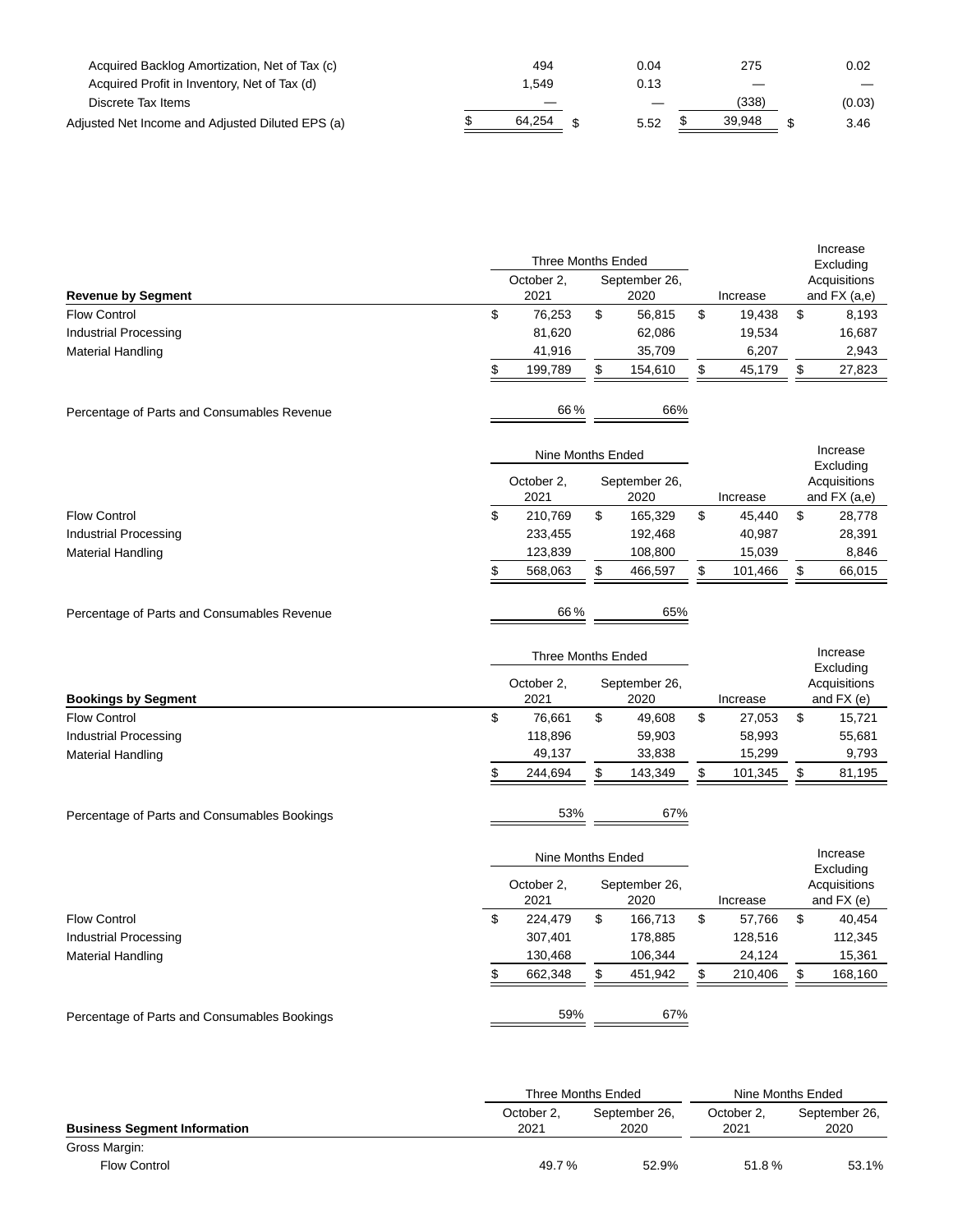| <b>Industrial Processing</b><br><b>Material Handling</b> | 39.7%<br>31.9%<br>41.9%   | 43.7%<br>31.1%<br>44.2% | 40.1%<br>33.8%<br>43.1% | 41.0%<br>33.5%<br>43.5% |
|----------------------------------------------------------|---------------------------|-------------------------|-------------------------|-------------------------|
| Operating Income:                                        |                           |                         |                         |                         |
| <b>Flow Control</b>                                      | \$<br>17,129              | \$<br>13,770            | \$<br>51,899            | \$<br>37,360            |
| <b>Industrial Processing</b>                             | 16,095                    | 12,072                  | 44,449                  | 32,147                  |
| <b>Material Handling</b>                                 | 3,491                     | 2,614                   | 12,941                  | 10,341                  |
| Corporate                                                | (7, 987)                  | (7, 121)                | (24, 124)               | (20, 737)               |
|                                                          | \$<br>28,728              | \$<br>21,335            | \$<br>85,165            | \$<br>59,111            |
| Adjusted Operating Income (a,f):                         |                           |                         |                         |                         |
| <b>Flow Control</b>                                      | \$<br>19,835              | \$<br>14,035            | \$<br>55,841            | \$<br>38,081            |
| <b>Industrial Processing</b>                             | 16,128                    | 12,438                  | 44,622                  | 32,948                  |
| <b>Material Handling</b>                                 | 4,290                     | 2,862                   | 14,352                  | 10,597                  |
| Corporate                                                | (7, 987)                  | (7, 121)                | (24, 124)               | (20, 737)               |
|                                                          | \$<br>32,266              | \$<br>22,214            | \$<br>90,691            | \$<br>60,889            |
|                                                          |                           |                         |                         |                         |
| <b>Capital Expenditures:</b><br><b>Flow Control</b>      |                           | \$<br>509               |                         | \$                      |
| <b>Industrial Processing</b>                             | \$<br>1,128<br>1,725      | 785                     | \$<br>1,830<br>4,720    | 1,667<br>2,460          |
| <b>Material Handling</b>                                 | 505                       | 486                     | 1,121                   | 1,167                   |
| Corporate                                                | 12                        | 42                      | 17                      | 125                     |
|                                                          | \$<br>3,370               | \$<br>1,822             | \$<br>7,688             | \$<br>5,419             |
|                                                          |                           |                         |                         |                         |
|                                                          | <b>Three Months Ended</b> |                         | Nine Months Ended       |                         |
| <b>Cash Flow and Other Data</b>                          | October 2,<br>2021        | September 26,<br>2020   | October 2,<br>2021      | September 26,<br>2020   |
| Operating Cash Flow                                      | \$<br>37,932              | \$<br>24,393            | \$<br>101,410           | \$<br>52,601            |
| Less: Capital Expenditures                               | (3,370)                   | (1,822)                 | (7,688)                 | (5, 419)                |
| Free Cash Flow (a)                                       | \$<br>34,562              | \$<br>22,571            | \$<br>93,722            | \$<br>47,182            |
| Depreciation and Amortization Expense                    | \$<br>9,195               | \$<br>8,086             | \$<br>24,597            | \$<br>23,260            |

| <b>Balance Sheet Data</b>                   | October 2,<br>2021 | January 2,    |  |
|---------------------------------------------|--------------------|---------------|--|
|                                             |                    | 2021          |  |
| <b>Assets</b>                               |                    |               |  |
| Cash, Cash Equivalents, and Restricted Cash | \$<br>83,664       | \$<br>66,640  |  |
| Accounts Receivable, net                    | 120,496            | 91,540        |  |
| Inventories                                 | 135,476            | 106,814       |  |
| <b>Unbilled Revenue</b>                     | 7,915              | 7,576         |  |
| Property, Plant, and Equipment, net         | 110,088            | 84,642        |  |
| Intangible Assets                           | 205,328            | 160,965       |  |
| Goodwill                                    | 398,907            | 351,753       |  |
| <b>Other Assets</b>                         | 71,254             | 57,641        |  |
|                                             | 1,133,128          | \$<br>927,571 |  |
| <b>Liabilities and Stockholders' Equity</b> |                    |               |  |
| <b>Accounts Payable</b>                     | \$<br>53,476       | \$<br>32,264  |  |
| Debt Obligations                            | 309,389            | 227,963       |  |
| <b>Other Borrowings</b>                     | 5,107              | 5,511         |  |
| <b>Other Liabilities</b>                    | 221,770            | 164,928       |  |
| <b>Total Liabilities</b>                    | 589,742            | 430,666       |  |
| Stockholders' Equity                        | 543,386            | 496,905       |  |
|                                             | \$<br>1,133,128    | \$<br>927,571 |  |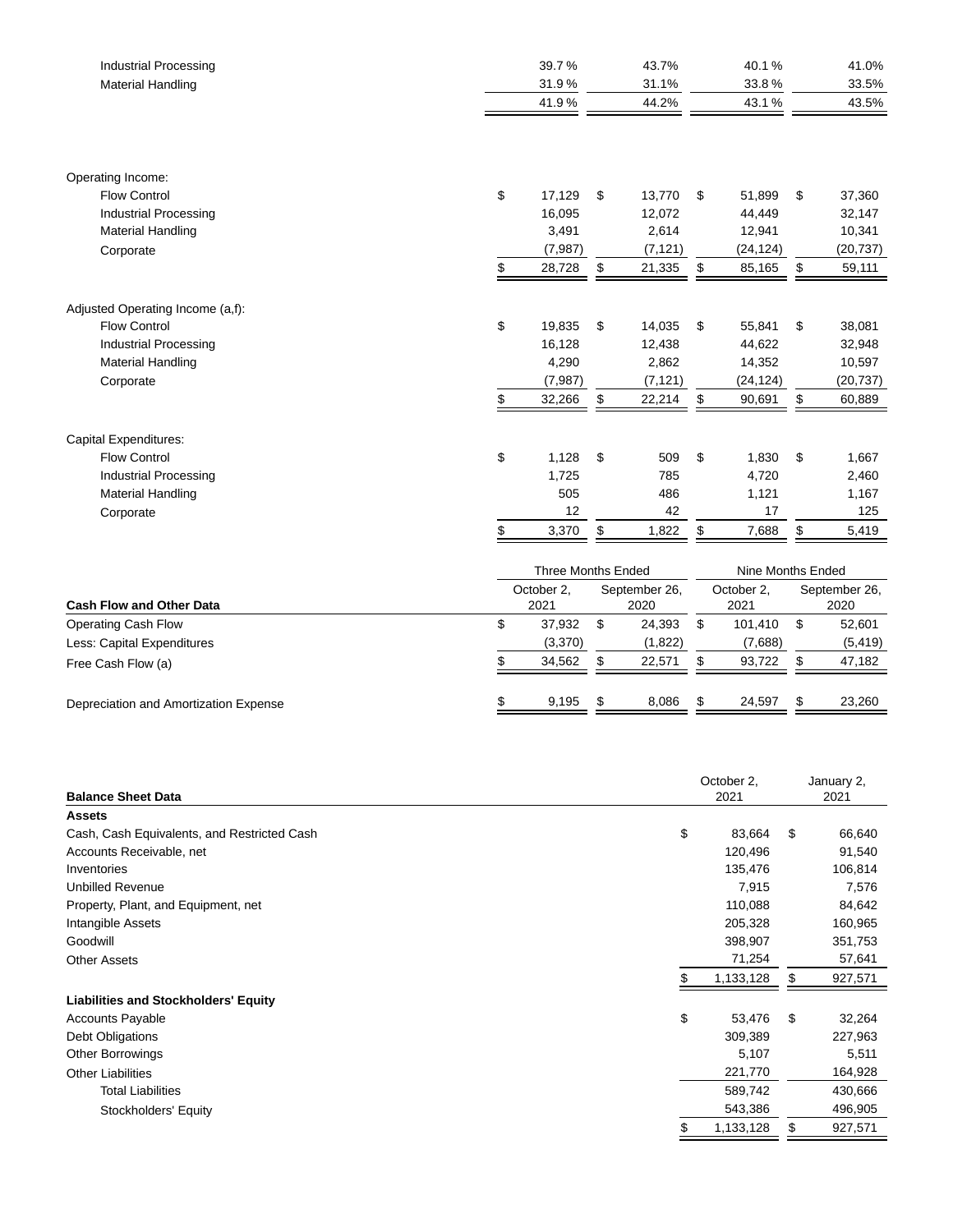|                                                                                  |               | <b>Three Months Ended</b> |    |               |    |               | Nine Months Ended |               |  |
|----------------------------------------------------------------------------------|---------------|---------------------------|----|---------------|----|---------------|-------------------|---------------|--|
|                                                                                  |               | October 2,                |    | September 26, |    | October 2,    |                   | September 26, |  |
| Adjusted Operating Income and Adjusted EBITDA Reconciliation (a)                 |               | 2021                      |    | 2020          |    | 2021          |                   | 2020          |  |
| Consolidated                                                                     |               |                           |    |               |    |               |                   |               |  |
| Net Income Attributable to Kadant                                                | \$            | 20,461<br>237             | \$ | 14,851<br>129 | \$ | 59,886<br>635 | \$                | 38,989<br>369 |  |
| Net Income Attributable to Noncontrolling Interest<br>Provision for Income Taxes |               | 6,742                     |    | 4,705         |    | 21,252        |                   | 13,738        |  |
| Interest Expense, Net                                                            |               | 1,265                     |    | 1,618         |    | 3,321         |                   | 5,920         |  |
| Other Expense, Net                                                               |               | 23                        |    | 32            |    | 71            |                   | 95            |  |
| Operating Income                                                                 |               | 28,728                    |    | 21,335        |    | 85,165        |                   | 59,111        |  |
| <b>Restructuring Costs</b>                                                       |               |                           |    | 470           |    |               |                   | 926           |  |
| Acquisition Costs (b)                                                            |               | 718                       |    | 78            |    | 2,619         |                   | 485           |  |
| Acquired Backlog Amortization (c)                                                |               | 604                       |    | 331           |    | 691           |                   | 367           |  |
| Acquired Profit in Inventory (d)                                                 |               | 2,216                     |    |               |    | 2,216         |                   |               |  |
| Adjusted Operating Income (a)                                                    |               | 32,266                    |    | 22,214        |    | 90,691        |                   | 60,889        |  |
| Depreciation and Amortization                                                    |               | 8,591                     |    | 7,755         |    | 23,906        |                   | 22,893        |  |
| Adjusted EBITDA (a)                                                              | S             | 40,857                    |    | \$<br>29,969  | \$ | 114,597       | \$                | 83,782        |  |
|                                                                                  |               | 20.5 %                    |    | 19.4 %        |    | 20.2 %        |                   | 18.0 %        |  |
| Adjusted EBITDA Margin (a,g)                                                     |               |                           |    |               |    |               |                   |               |  |
| <b>Flow Control</b>                                                              |               |                           |    |               |    |               |                   |               |  |
| Operating Income                                                                 | \$            | 17,129                    | \$ | 13,770        | \$ | 51,899        | \$                | 37,360        |  |
| <b>Restructuring Costs</b>                                                       |               |                           |    | 265           |    |               |                   | 721           |  |
| Acquisition Costs (b)                                                            |               | 507                       |    |               |    | 1,743         |                   |               |  |
| Acquired Backlog Amortization (c)                                                |               | 353                       |    |               |    | 353           |                   |               |  |
| Acquired Profit in Inventory (d)                                                 |               | 1,846                     |    |               |    | 1,846         |                   |               |  |
| Adjusted Operating Income (a)                                                    |               | 19,835                    |    | 14,035        |    | 55,841        |                   | 38,081        |  |
| Depreciation and Amortization                                                    |               | 2,333                     |    | 1,564         |    | 5,473         |                   | 4,729         |  |
| Adjusted EBITDA (a)                                                              | \$            | 22,168                    | \$ | 15,599        | \$ | 61,314        | \$                | 42,810        |  |
| Adjusted EBITDA Margin (a,g)                                                     |               | $\%$<br>29.1              |    | 27.5 %        |    | 29.1 %        |                   | 25.9 %        |  |
| <b>Industrial Processing</b>                                                     |               |                           |    |               |    |               |                   |               |  |
| Operating Income                                                                 | \$            | 16,095                    | \$ | 12,072        | \$ | 44,449        | \$                | 32,147        |  |
| <b>Restructuring Costs</b>                                                       |               |                           |    | 205           |    |               |                   | 205           |  |
| Acquisition Costs (b)                                                            |               | 33                        |    | 78            |    | 113           |                   | 485           |  |
| Acquired Backlog Amortization (c)                                                |               |                           |    | 83            |    | 60            |                   | 111           |  |
| Adjusted Operating Income (a)                                                    |               | 16,128                    |    | 12,438        |    | 44,622        |                   | 32,948        |  |
| Depreciation and Amortization                                                    |               | 3,341                     |    | 3,311         |    | 10,082        |                   | 9,598         |  |
| Adjusted EBITDA (a)                                                              | \$            | 19.469                    | \$ | 15.749        | \$ | 54.704        | \$                | 42.546        |  |
| Adjusted EBITDA Margin (a,g)                                                     |               | 23.9 %                    |    | 25.4 %        |    | 23.4 %        |                   | 22.1 %        |  |
|                                                                                  |               |                           |    |               |    |               |                   |               |  |
| <b>Material Handling</b><br>Operating Income                                     | \$            | 3,491                     | \$ | 2,614         | \$ | 12,941        | \$                | 10,341        |  |
| Acquisition Costs (b)                                                            |               | 178                       |    |               |    | 763           |                   |               |  |
| Acquired Backlog Amortization (c)                                                |               | 251                       |    | 248           |    | 278           |                   | 256           |  |
| Acquired Profit in Inventory (d)                                                 |               | 370                       |    |               |    | 370           |                   |               |  |
| Adjusted Operating Income (a)                                                    |               | 4,290                     |    | 2,862         |    | 14,352        |                   | 10,597        |  |
| Depreciation and Amortization                                                    |               | 2,885                     |    | 2,824         |    | 8,253         |                   | 8,416         |  |
| Adjusted EBITDA (a)                                                              | $\frac{3}{2}$ | 7,175                     |    | \$<br>5,686   | \$ | 22,605        | \$                | 19,013        |  |
| Adjusted EBITDA Margin (a,g)                                                     |               | 17.1 %                    |    | 15.9<br>%     |    | 18.3<br>%     |                   | 17.5 %        |  |
|                                                                                  |               |                           |    |               |    |               |                   |               |  |
| Corporate                                                                        |               |                           |    |               |    |               |                   |               |  |
| <b>Operating Loss</b>                                                            | \$            | (7, 987)                  | \$ | (7, 121)      | \$ | (24, 124)     | \$                | (20, 737)     |  |
| Depreciation and Amortization                                                    |               | 32                        |    | 56            |    | 98            |                   | 150           |  |
| EBITDA (a)                                                                       | \$            | (7, 955)                  |    | \$<br>(7,065) | \$ | (24, 026)     | \$                | (20, 587)     |  |